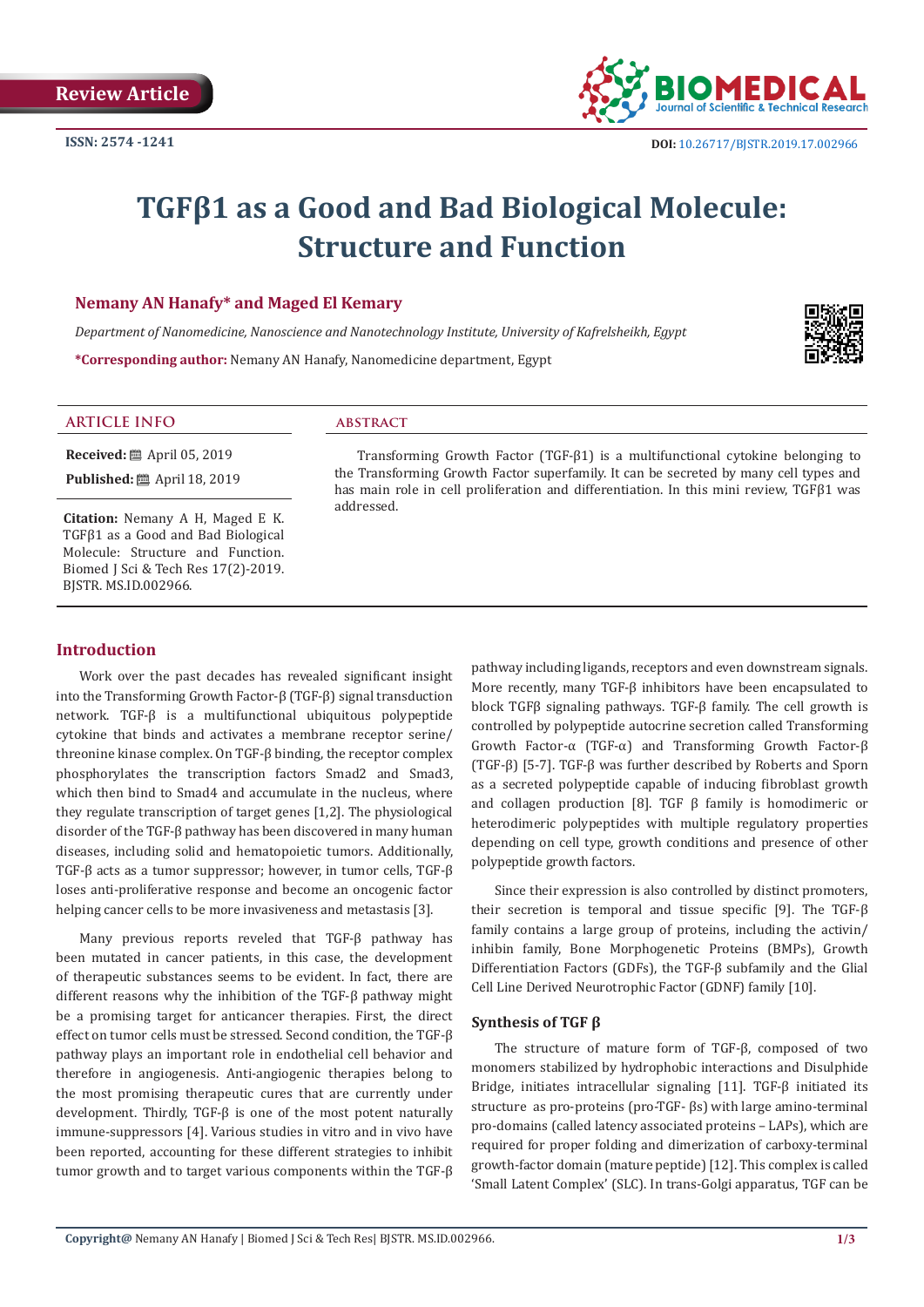cleaved by furin type enzymes; however, it remains associated with its pro-peptide through noncovalent interactions, creating 'Large Latent Complex '(LLC). Most cultured cell types release latent TGF-β into extracellular matrix as LLC which in addition includes a 120–240 kDa glycoprotein called latent TGF-β binding protein (LTBP) [13]. LTBP participates in the regulation of latent TGF-β bioavailability by addressing it to the Extracellular Matrix (ECM) [14].

# **TGF Complex Structure**

**Ligand:** TGF-βs (bio active form) are dimers conjugated by hydrophobic interactions and, in most cases, by an intersubunit disulfide bond as well. The chemical structure of these ligands suggests that they function by bringing together pairs of type I and II receptors, forming heterotetrametric receptor complexes [15].

**Receptors:** Three isoforms of TGF-β are now known including TGF-β1, TGF-β2 and TGF-β3. They are expressed in mammalian tissues. Moreover, these isoforms contain highly conserved regions but diverge in several amino acid regions. TβRI and TβRII mediate signal transduction. Both receptors are transmembrane serine/ theronine kinases, which associate in a homo- or heteromeric complex and act as tetramers. Additionally, these isoforms are organized sequentially into an N-terminal extracellular ligandbinding domain, a transmembrane region, and a C-terminal serine/ threonine kinase domain. The type II receptors range from 85 to 110 kDa, while the type I receptors are smaller and their size ranges from 65 to 70 kDa. Moreover, TβRI contains a characteristic, highly conserved 30 amino acids long GS domain in the cytoplasmic part, which needs to be phosphorylated to fully activate TβRI [16]. TGFβ (TβRII) contains 10 bp polyadenine repeat in the coding region of the extracellular domain. This region is frequently a target of changes leading to frameshift missense mutations or early protein terminations that result in truncated or inactive products [17].

## **Co-Receptors:**

- **a) Betaglycan:** betaglycan, is the largest (250-350 kDa) and most abundant binding molecule. This cell-surface chondroitin sulfate / heparan sulfate, proteoglycan is expressed on both fetal and adult tissues and most cell types [18].
- **b) Endoglin:** Endoglin (CD105) was shown to act as type III receptor for TGF-β as well [19]. Endoglin is a membrane, an RGD-containing glycoprotein, which is expressed in a limited set of cell types, primarily vascular endothelial cells, several hematopoietic cell types, bone marrow stromal cells and chondrocytes. Its expression strongly increases in active vascular endothelial cells upon tumor angiogenesis [20]. In normal brain, it was reported to be expressed in the adventitia of arteries and arterioles, and it is expressed on several types of tumor cells, such as invasive breast cancers and cell lines or renal cell carcinoma [21,22]. However, betaglycan and endoglin are co-receptors, they are not directly involved in intracellular TGF-β signaling due to lack of kinase domain. They can control access of TGF-β to TGF-β receptors and consequently modulate intracellular TGF-β activity [23]. Betaglycan binds all three

isoforms of TGF-β, with higher affinity for TGF-β2; however, endoglin binds TGF-β1 and -β3 with constant affinity and has only weak affinity for TGF-β2 [24].

# **TGF Activation**

TGF-β1 becomes active when TGF-β1 is liberated from the Latency-Associated Peptide (LAP) and dissociated from LTBP via proteolytic cleavage by plasmin, Matrix Metaloproteases MMP-2 and MMP-9, reactive oxygen species, thrombospondin-1 and acid [25].

# **TGF Signaling Pathway**

It is now well established that the binding of TGF-β1 to its receptor II (TβRII) can activate the TGF-β receptor type I (TβRI) kinase, resulting in phosphorylation of Smad2 and Smad3, two receptor- associated Smads (R-Smads). Subsequently, phosphorylated Smad2 and Smad3 bind to the common Smad4 and form the Smad complex, which translocates into the nucleus to regulate the target gene transcription, including Smad7. Smad7 is an inhibitory Smad that negatively regulates Smad2 and Smad3 activation and functions by targeting the TβRI and Smads for degradation via the ubiquitin proteasome degradation mechanisms [26]. Recently, many studies involved TGFβ1 blockers as smart therapeutic molecules can inhibit TGFβ1 signaling pathway such as Activin like kinase (ALK1) [27] LY2157299 (LY) [28] siRNAs, shDNA, peptide 17 [29-30].

# **Conclusion**

Transforming Growth Factor (TGF-β1) as a smart molecule exhibited a good inhibition for cell proliferation in early stages of many malignancies. While in the late-stage tumors, TGF-β1 promote cancer progression expressing on its bad face.

## **References**

- 1. [Hanafy NAN \(2018\) The growth of hepatocellular carcinoma can be](https://scientificliterature.org/Pharmacology/Pharmacology-18-112.pdf) [inhibited by encapsulation of TGF ß1 antagonists. SL Pharmacol Toxicol](https://scientificliterature.org/Pharmacology/Pharmacology-18-112.pdf) [1\(1\): 11.](https://scientificliterature.org/Pharmacology/Pharmacology-18-112.pdf)
- 2. [Hanafy NAN, El-Kemary M, Leporatti S \(2018\) Understanding TGF β1](https://www.oatext.com/pdf/JTS-5-264.pdf) [signalling pathway is well strategy to use its encapsulated antagonist as](https://www.oatext.com/pdf/JTS-5-264.pdf) [nano therapeutic molecules. Transl Sci 5\(1-2\): 2.](https://www.oatext.com/pdf/JTS-5-264.pdf)
- 3. [Derynck R, Akhurst R, Balmain A \(2001\) TGF-beta signaling in tumor](https://www.ncbi.nlm.nih.gov/pubmed/11586292) [suppression and cancer progression. Nat Genet 29\(2\): 117-129.](https://www.ncbi.nlm.nih.gov/pubmed/11586292)
- 4. [Kubiczkova L, Sedlarikova L, Hajek R, Sevcikova S \(2012\) TGF-β- an](https://www.ncbi.nlm.nih.gov/pubmed/22943793) [excellent servant but a bad master. J Translational Medicine 10:183.](https://www.ncbi.nlm.nih.gov/pubmed/22943793)
- 5. [Sporn MB, Todaro GJ \(1980\) Autocrine secretion and malignant](https://www.ncbi.nlm.nih.gov/pubmed/7412807) [transformation of cells. N Engl J Med 303: 878-880.](https://www.ncbi.nlm.nih.gov/pubmed/7412807)
- 6. [De Larco JE, Todaro GJ \(1978\) Growth factors from murine sarcoma](https://www.ncbi.nlm.nih.gov/pubmed/211512) [virus transformed cells. Proc Natl Acad Sci USA 75\(8\): 4001-4005.](https://www.ncbi.nlm.nih.gov/pubmed/211512)
- 7. [Roberts AB, Anzano MA, Lamb LC, Smith JM, Sporn MB \(1981\) New class](https://www.ncbi.nlm.nih.gov/pmc/articles/PMC348740/) [of transforming growth factors potentiated by epidermal growth factor:](https://www.ncbi.nlm.nih.gov/pmc/articles/PMC348740/) [isolation from non-neoplastic tissues. Proc Natl Acad Sci USA 78\(9\):](https://www.ncbi.nlm.nih.gov/pmc/articles/PMC348740/) [5339-5343.](https://www.ncbi.nlm.nih.gov/pmc/articles/PMC348740/)
- 8. [Roberts AB, Sporn MB, Assoian RK, Smith JM, Roche NS, et al. \(1986\)](https://www.ncbi.nlm.nih.gov/pubmed/2424019) [Transforming growth factor type beta: rapid induction of fibrosis and](https://www.ncbi.nlm.nih.gov/pubmed/2424019) [angiogenesis in vivo and stimulation of collagen formation in vitro. Proc](https://www.ncbi.nlm.nih.gov/pubmed/2424019) [Natl Acad Sci USA 83\(12\): 4167-4171.](https://www.ncbi.nlm.nih.gov/pubmed/2424019)